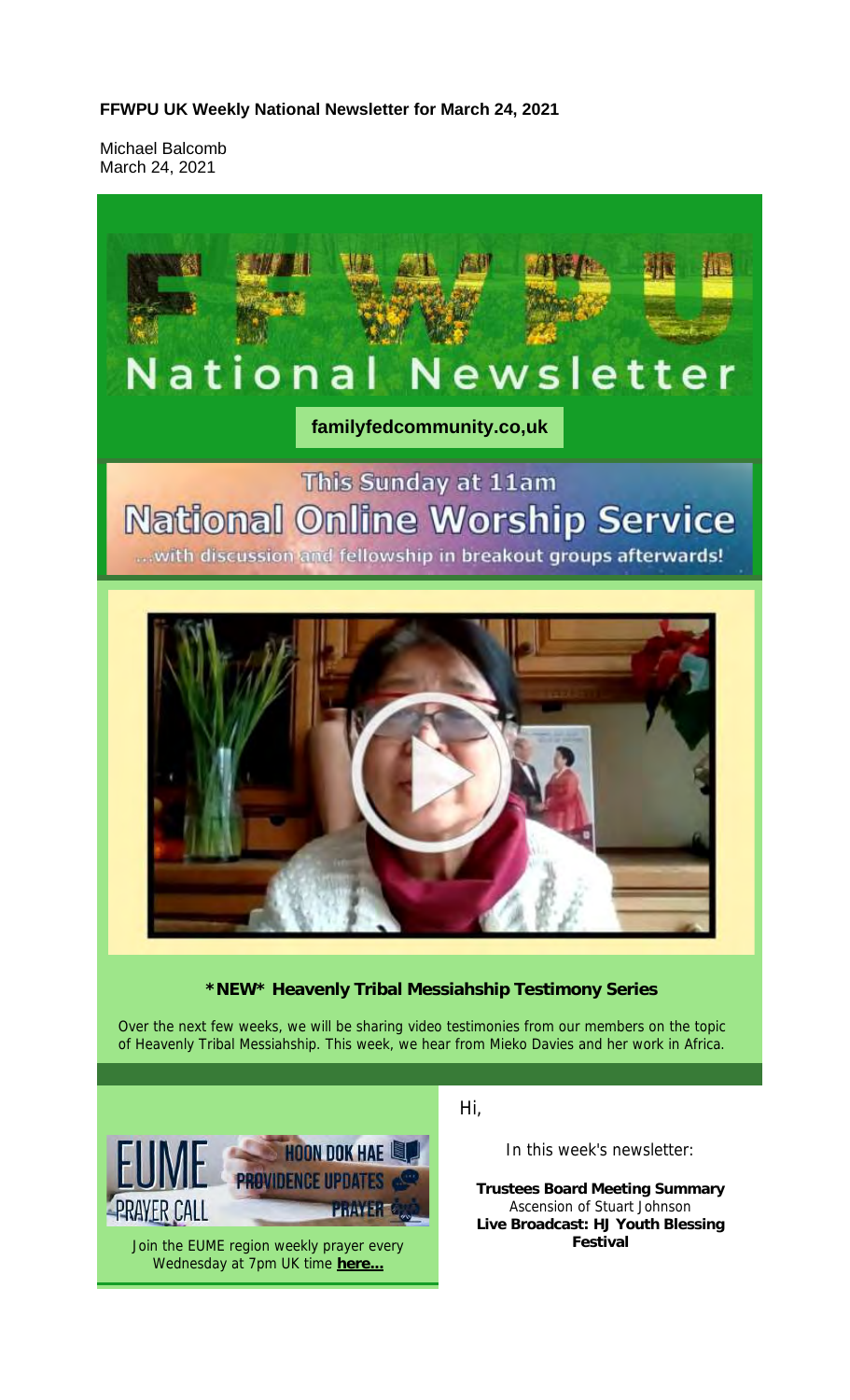

Find out what's been happening across our EUME region **here...**

**iPeaceTV News** Catch up on the international news from iPeaceTV in Korea **here...**

**"Mother of Peace: A Memoir"** Discover the untold story of Hak Ja Han Moon, the North Korean village girl who is now known to millions as the Mother of Peace here.

Cosmic Blessing Ceremony in April **ESGD Summer Workshops 2021** Our Global Community: What Is Palm Sunday? **True Peace Magazine - March 2021 Edition** Order Your Advance Copy of EUME Centenary Book **Featured Book: 'As A Peace-Loving Global Citizen'**

Special Feature:

History of the Unification Movement in the United Kingdom - PART 4



### **Trustees Board Meeting Summary**

The first quarterly trustees' meeting of the year recently took place via Zoom. Chair, Timothy Read, has shared a summary of the main points covered during the meeting.

**Download Now**

#### **Ascension of Stuart Johnson**

Our brother, Stuart Johnson, passed away peacefully last Sunday at the age of 65, due to complications caused by Covid-19.

He was a dedicated father, husband and grandfather to his family.

**View More**

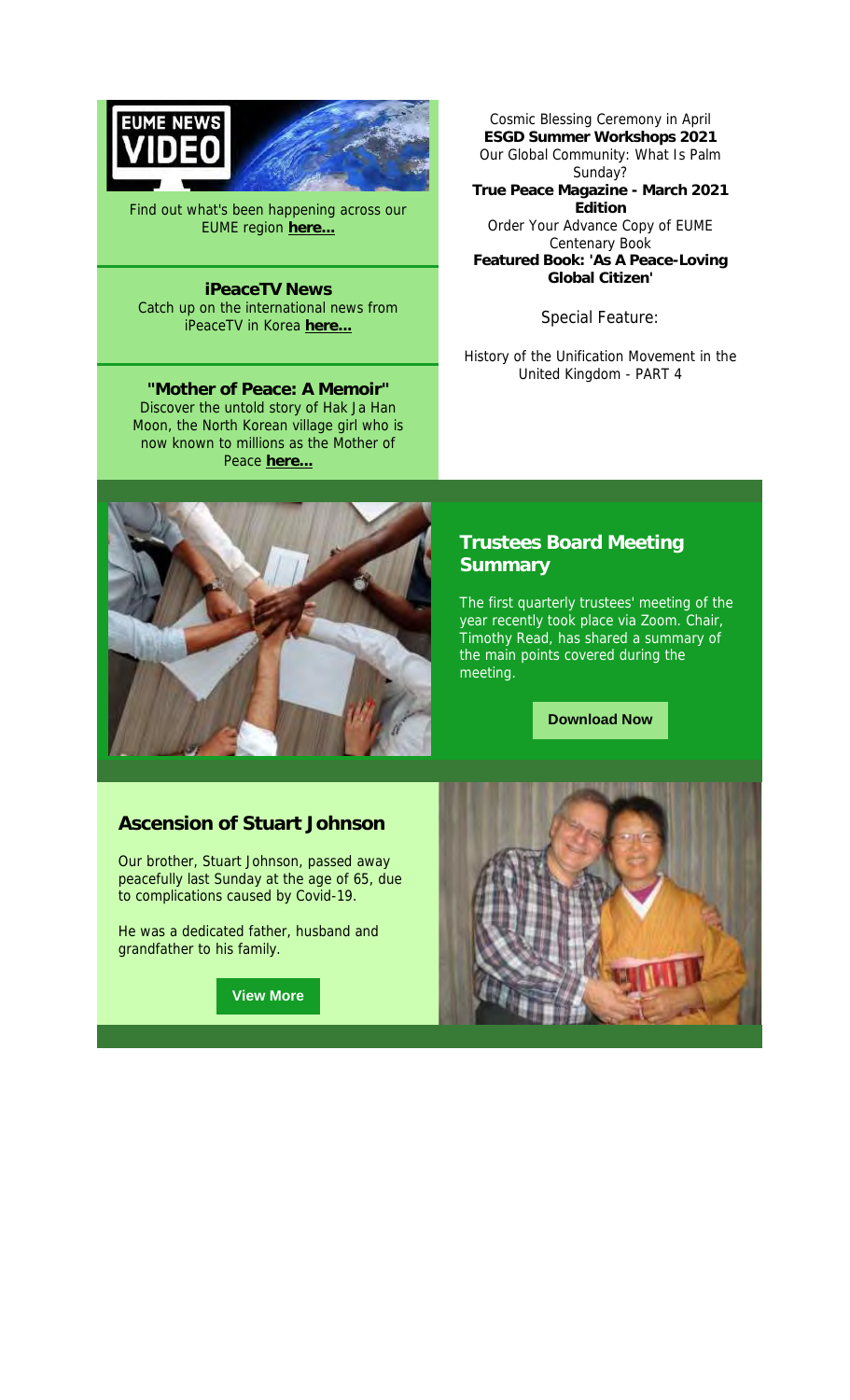

### **Live Broadcast: HJ Youth Blessing Festival**

The HJ Youth Blessing Festival to celebrate and promote the marriage blessing and the family ideal will be taking place this Saturday, with a watch party on Sunday.

Please note that the registration deadline for the event is today (24th March)!



#### **Cosmic Blessing Ceremony in April**

Those who wish to participate in the Cosmic Blessing Ceremony are kindly asked to **register online** by 4th April.

EUME BFD will offer a mandatory workshop for all candidates. Please save the date for Friday 9th April (evening), and 10th & 11th April. More details will follow.

**View More**





#### **ESGD Summer Workshops 2021**

The ESGD team has just announced the dates of at least two workshops taking place this summer, subject to Covid safety regulations and travel restrictions, etc.

Further updates will be announced closer to the time!

**View More**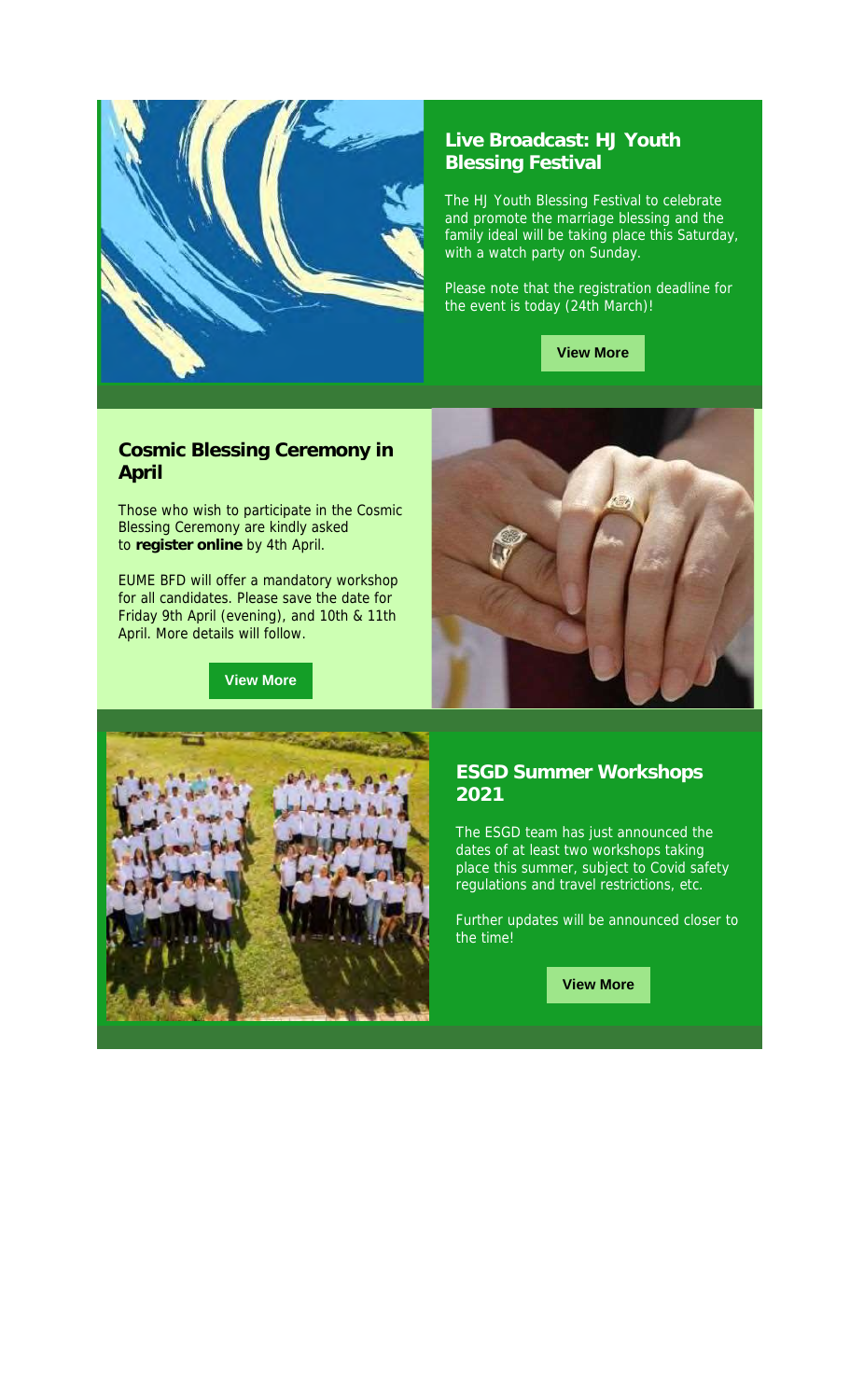#### **Our Global Community: What Is Palm Sunday?**

For many Christian churches, Palm Sunday, also referred to as Passion Sunday, marks the beginning of Holy Week, which concludes on Easter Sunday.

As the sixth Sunday of lent and the final Sunday before Easter, worshippers commemorate Jesus Christ's triumphant entry in Jerusalem.

#### **View More**





#### **True Peace Magazine - March 2021 Edition**

True Parents' messages featured in this issue:

- The Nation and World of Peace Sought by God and Humanity
- Bring Light to This Dark World
- Welcome the Year of the White Ox
- This Time Will Never Come Again

**View More**

#### **Order Your Advance Copy of EUME Centenary Book**

The remarkable efforts of our EUME members to mark True Father's centenary and True Parents' 60th anniversary in 2020 were recently compiled into a book, and you can now order an advance copy!

Order today for £35, a £10 saving off the list price of £45.

**View More**

## Honouring **The Parents of Peace**

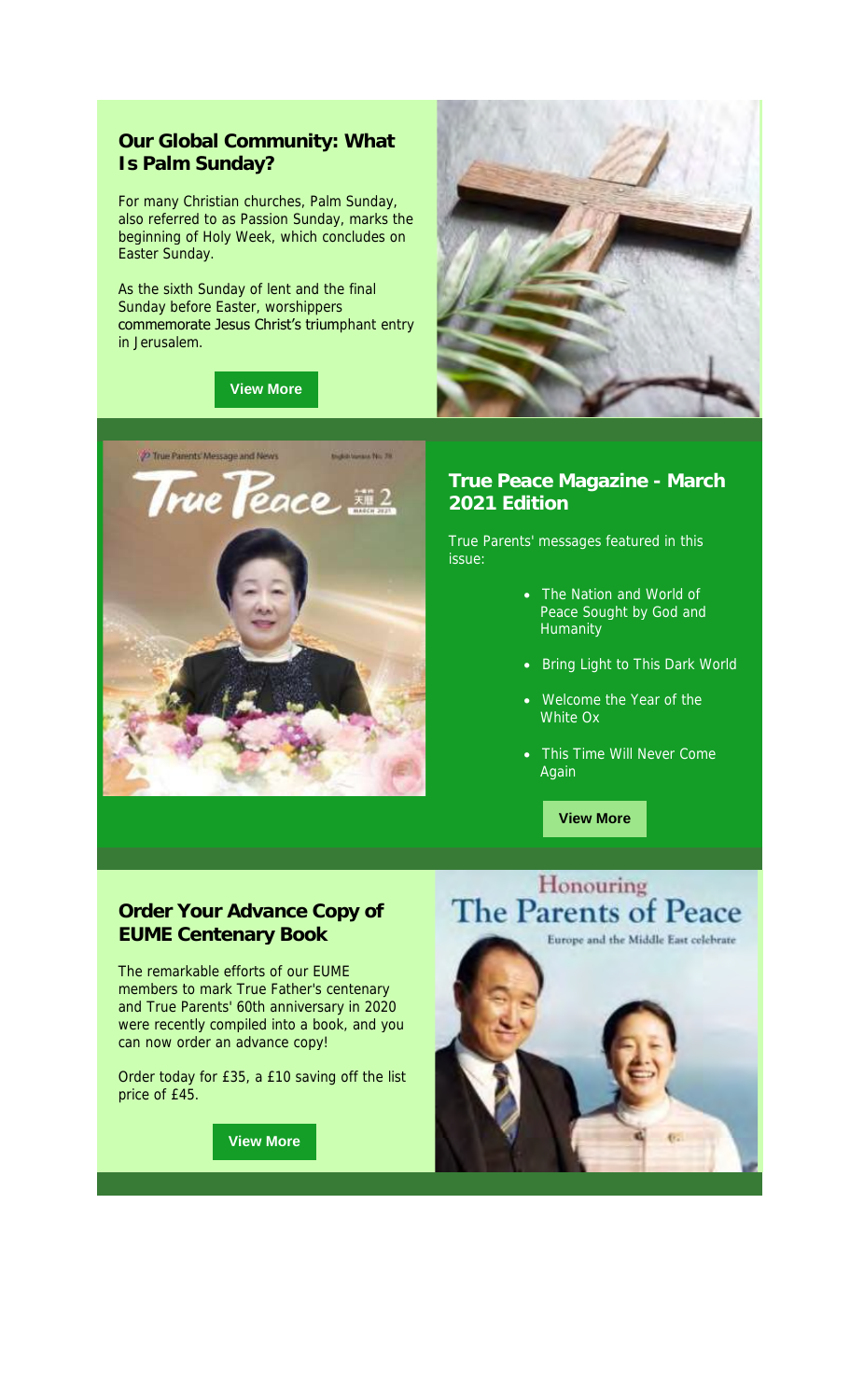

### **FEATURED BOOK: 'As A Peace-Loving Global Citizen'**

Part 5 Chapter 8 - read by Henry Masters:

**"True Love is Found in True Families"**

The audiobook is now available for streaming through Spotify, Apple Podcasts and Google Podcasts, as read by the late Henry Masters.

**Listen Now**

Cheon Il Guk Calendar & Diary 2021 - click here to order now @

# **| History of the UK Movement |**

**9-part series reproduced from "Footprints of True Parents' Providence Volume 2 - Europe Region"**

**PART 4: The History of the Unification Movement in the UK**

"The History Of The Unification Church In The United Kingdom" document is part of a larger book that details the entire history of the Unification Movement in Europe. Originally presented to True Mother as a gift, it is now being made available to our wider membership.

The whole UK portion of the document, which consists of over 80 pages, will be released in the national newsletter on a weekly basis. It will cover the history of our movement from 1965, all the way through to 2014.

An updated historic record is currently in the works, to account for all the years since 2014. For those who wish to get involved, please send in testimonies to David Franklin: dmmefranklin@ gmail,com.

# **| Upcoming Events |**

Please click on the title of the event(s) that you are interested in for further details:

**National Worship Service** Sunday 28th March

## **WEEKLY**

**Monday Morning Prayer Early Morning Devotion via Zoom**